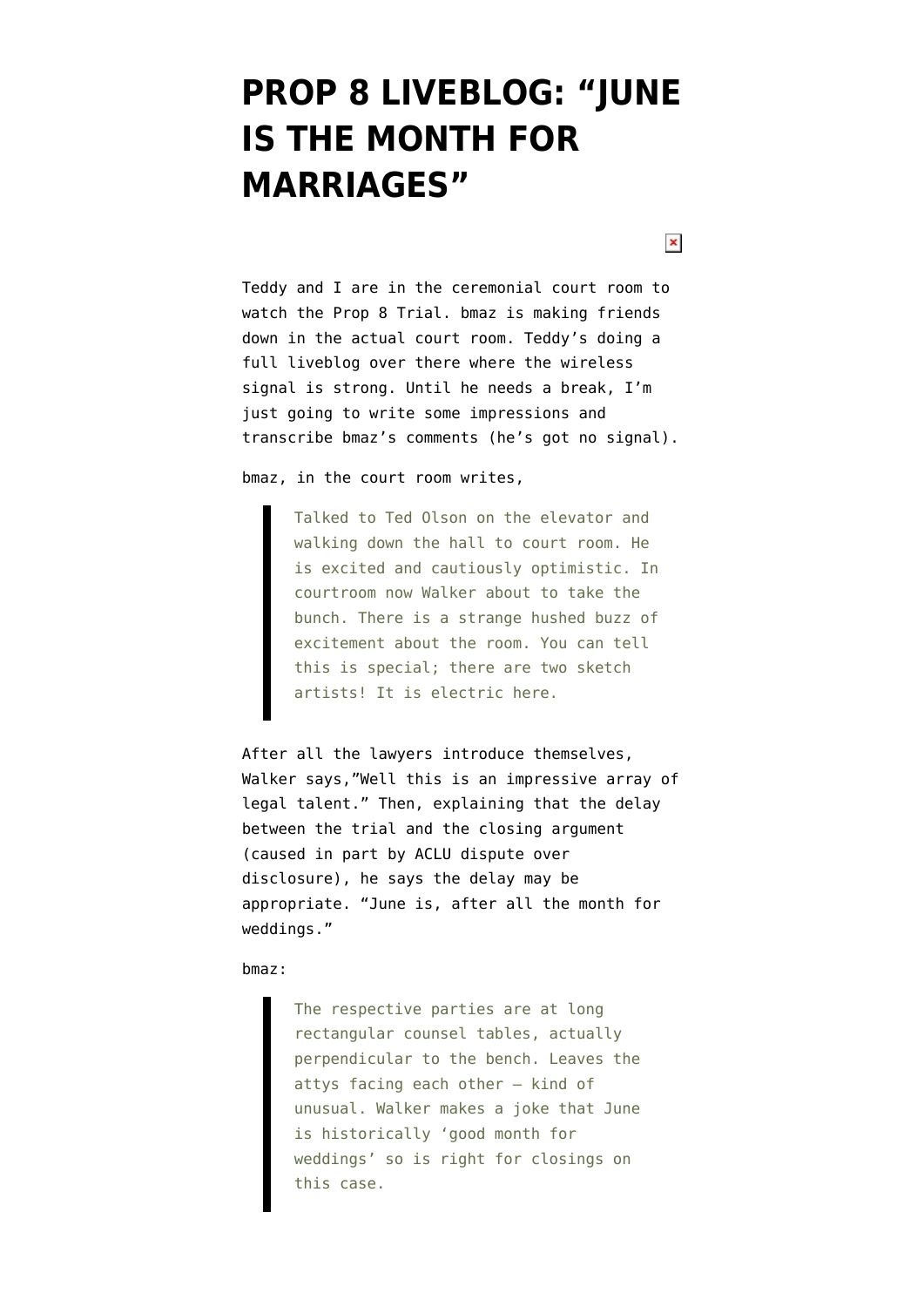If I were the defendant-intervenor team, I'm not sure I'd take that as a good omen.

Olson up. State has changed constitution to take away right from these plaintiffs.

Olson: Present marriage from four positions.

Proponents. In words of lead counsel, central and defining purpose of institution of marriage is to promote procreation. Core need that marriage aims to meet is child's need to be practically and legally affiliated with man and woman who brought child into world. Proponents of prop 8 see marriage as an institution of, by, and for the state, and to promote procreation and raising of children by biological children.

Olson quotes from Prop 8 campaign lit: "Protect our children from learning that gay marriage is okay."

Olson: For obvious reasons the "gays are not okay" message was abandoned during the trial in favor of the procreation and deinstitutionalization thesis.

bmaz:

Olson goes right at di arguments. He is effectively painting it as religious based state action/enforcement. Walker tags him with fact he has burden of proof. Olson insists strict scrutiny is the relevant test (he is right)

Walker: But it is the plaintiffs who bear the burden of proof is that not right?

Olson: Up to a point.

Walker: and that standard being?

Olson: Strict scrutiny.

Walker: Are you focusing on facts pertinent to CA, or facts generally with respect to gay marriage in the country?

Olson: I'd like to juxtapose the proponents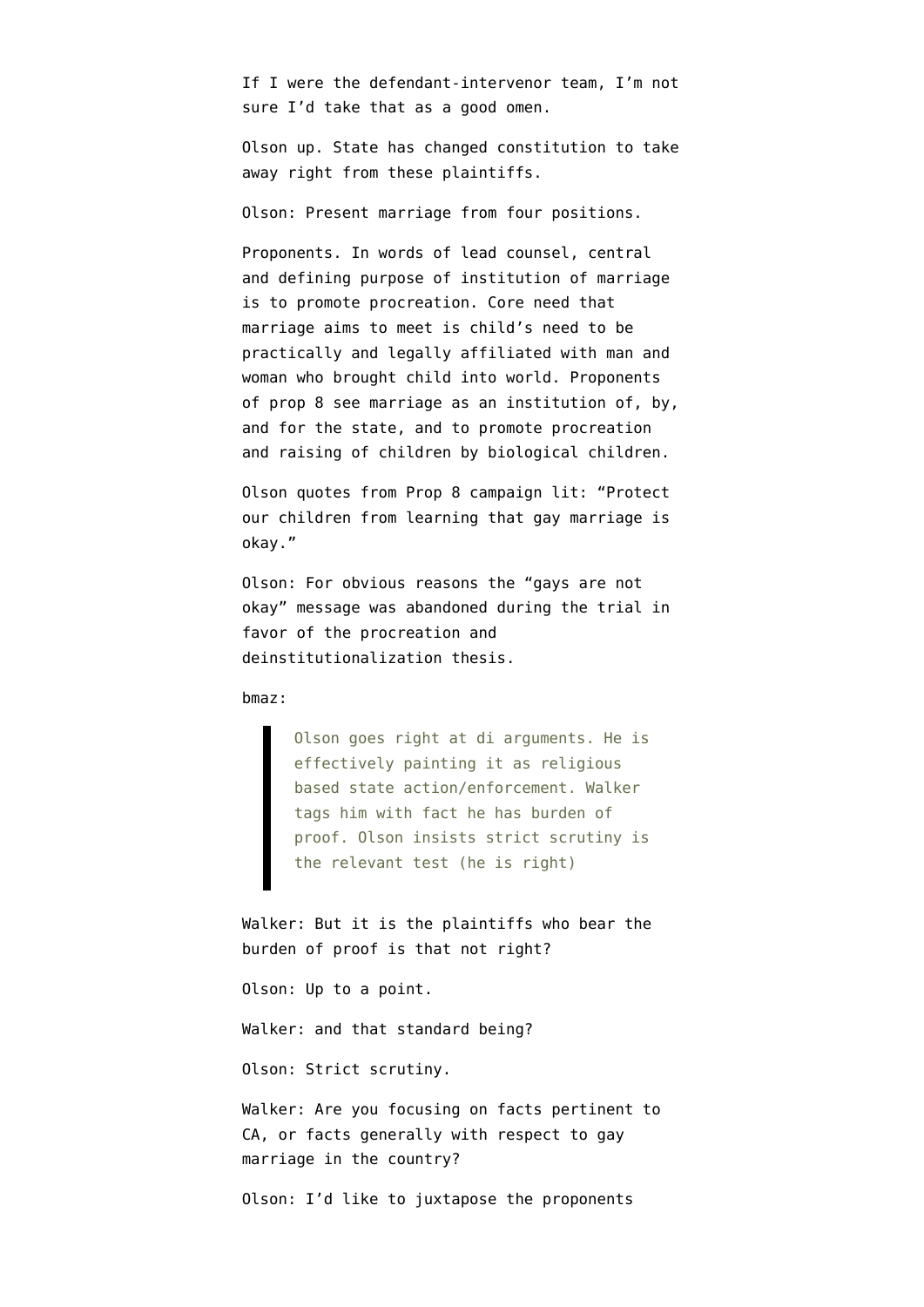depiction of marriage with the other perspectives. I'd like to show vacuum with what the proponents did when they pased this.

Walker: SCOTUS in MN v. Cloverleaf, equal protection, any debatable proposition will support the enactment. While one challenging on equal protection, when challenging that classification is irrational.

Olson: it has to be a debatable proposition, not that there's a debate about the proposition.

Olson: Same sex marriage will not stop heterosexual couples from marrying or having babies. In fact, evidence shows that it will help. After 3 week trial and oppty to present any expert they wished, best case they could put forth was that Prop 8 was constitutional bc CA voters don't KNOW whether same sex marriage will affect marriage.

[This is clever–he's using the Prop 8 attack on lack of knowledge to point to impossibility of knowledge on part of CA voters.]

Walker: Opposite sex couples can procreate w/o intervention of third parties.

Olson: We're talking about taking away intimate relationship that SCOTUS has called right of privacy,right of liberty. You have to explain why preventing these other indivs will somehow stop people from procreating. That's one of

Walker: But doesn't CA accommodate gays and lesbians by providing domestic partnership rights.

Olson: Will put excerpts of testimony from witnesses on both subjects.

Olson: I've counted 14 cases SCOTUS has commented on. Most important relationship in life, One of liberties protected by due process clause. Liberty right equally available to people in homosexual case as in heterosexual. SCOTUS has said again marraige is liberty, privacy, spirituality, autonomy. It is a right of individuals, not an indulgence dispensed by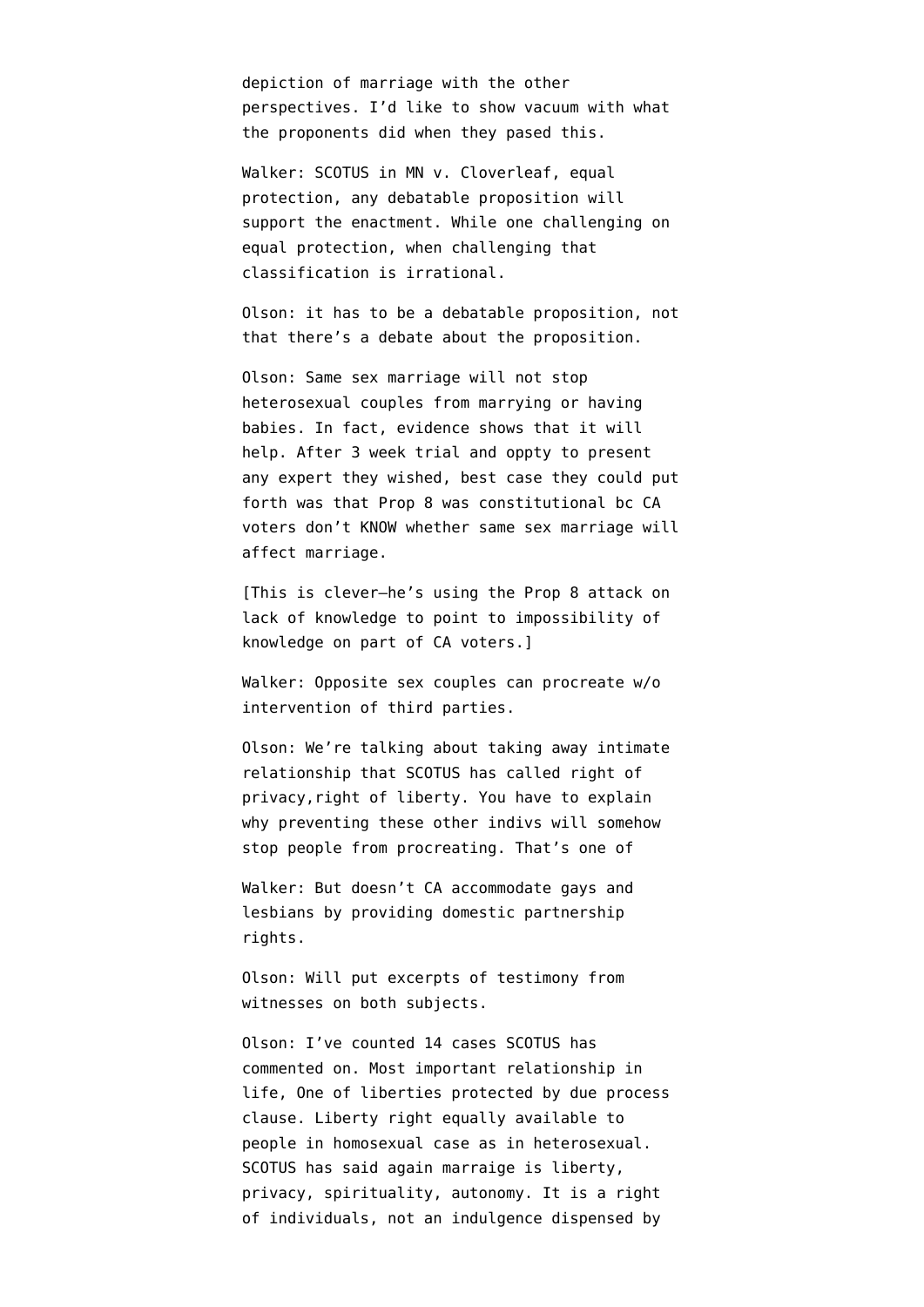state of CA. It is a right belonging to Californians, not a right belonging to state of CA. Right of marriage has never been tied to procreation. It hardly can be tied to interest in procreation. Marriage, contraceptives, divorce, and homosexuals.

Walker: Why cannot Californians establish access to that right.

#### bmaz:

Walker goes straight at the presumptions inherent in a proposition passed by people/voters. That is also the right quetion. They are boring right to the core. Heck not going to be any nonrepetitive work left for Dls.

### Olson: Unless they're taking away a right.

Walker: Would this case be different if CA SC had invalidated the 18000 marriages performed?

Olson: Hetero, if they are a child molestor, wife beater, person in prison, indivs such as plaintiffs may not marry person of choice. We have 3 strikes law, you can go to prison for life, but if you're homosexual you can't get married.

bmaz:

Apparently none of these lawyers, on either side, realize it is after Memorial Day and summer suits are okay to wear. Bunch of men in black.

Walker: wouldn't regime be more rational if CASC had invalidated those marriages?

Olson: it would be less irrational.

Olson: Rationalizations put forth at end of trial different than what was put forward during the election. They don't want to sound like animus. Now deinstituionalization of marriage, whatever in the world that is.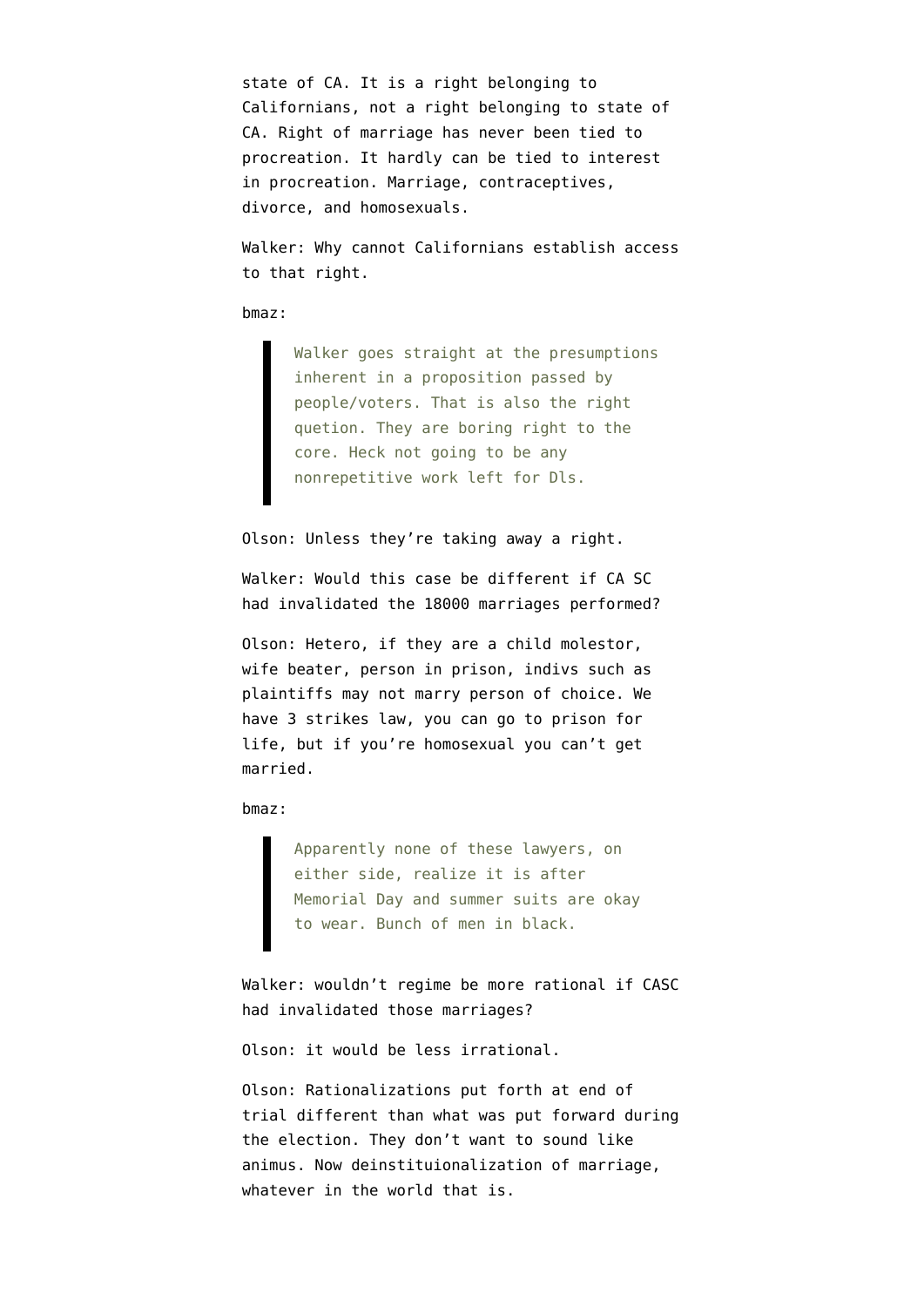Olson showing clips of plaintiff testimony. "Love of my life, I love him probably more than I love myself."

bmaz:

*The video clips selected by Ps are very powerful. The gallery is clearly moved even by video clips.*

[It's kind of weird, in ceremonial courtroom, they've got two screens, one with courtroom now, one with it back in January. Gives a very odd sense of duality.]

Olson now reviewing expert testimony: Cott. Not primarily a vehicle by which states promotes childbirth. Promote couples to live together, to remain committed to one another, economic partnership. Aspect of liberty, basic civil right. Ability to marry expression of one's freedom. Same things coming from expert on marriage that SCOTUS has been saying for years.

From tape of Cott's testimony again:

Mutual consent between partners who freely choose each other.

Olson now drawing connections between earlier racial limitations on marriage. Particularly given slaves' right to marry after they were freed, this ties marraige very closely with freedom.

One of the effects of showing a series of videos is that it puts Walker back into a passive role. Earlier it had been a back and forth.

Olson now ties language used by Sandy Stier, by expert, by proponents, and another expert, showing that the argument made in the campaign precisely ties up with the language of discrimination used by experts, plaintiffs.

In 2005, 37,000 children living in households led by same sex couples.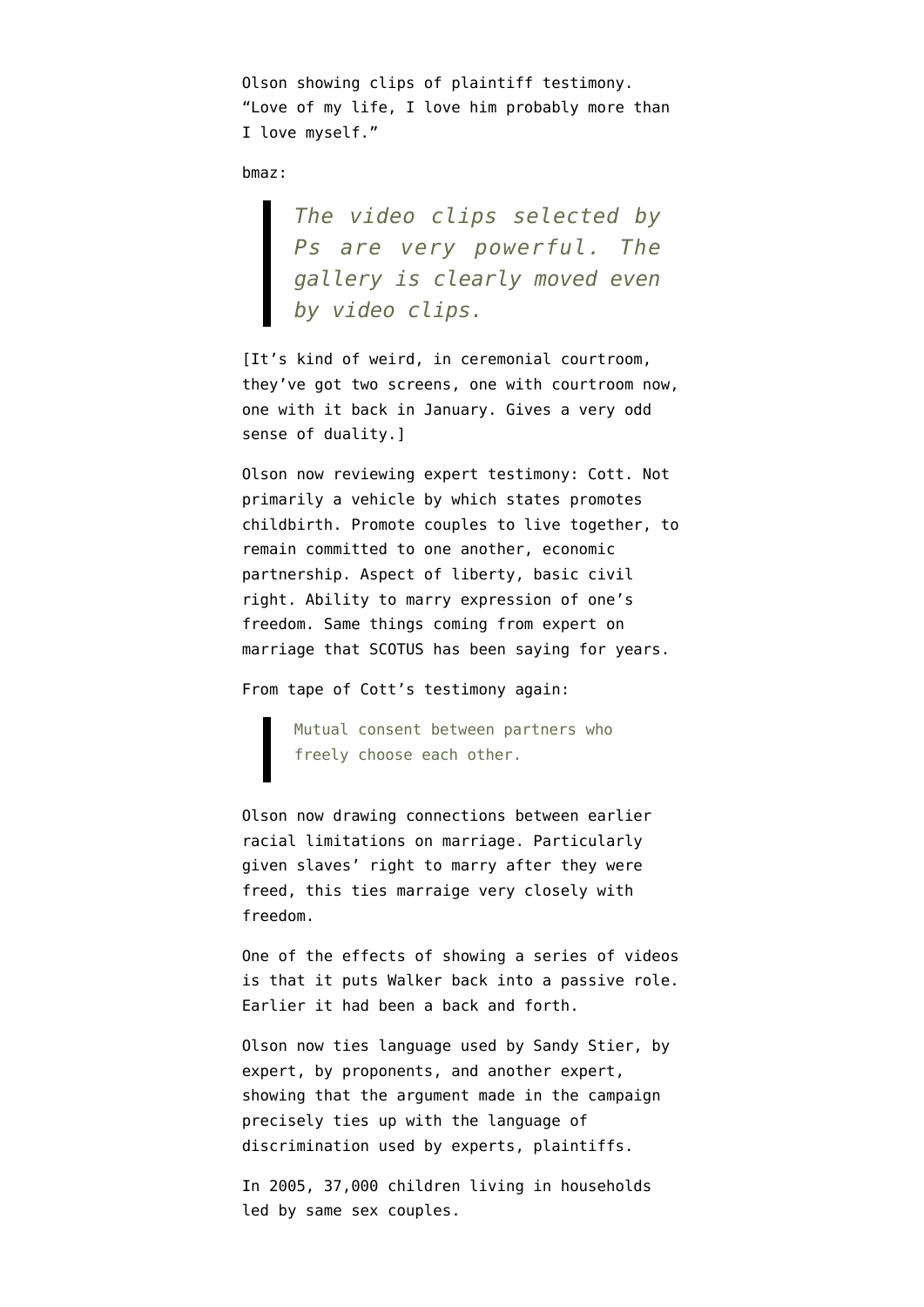Olson: Those children would be better in married households. Even Mr. Blankenhorn, proponents principal witness agree with that proposition.

bmaz

Walker been mute for a while. Must be ready to let loose some probing inquiry any second now.

[I'm sure Olson has been looking forward to showing this testimony since Boies elicited it during the trial.]

Blankenhorn: It would improve children of same sex couples to allow same sex marriage.

bmaz

Olson pointint out and showing video of Defs own stooge Blankenhorn actually making the PLAINTIFF's case. The gallery understands the absurdity of this plank bu Dls. Gallery has to struggle not to chuckle. One person rightfully murmers "oops". No shit, Dls look idiotic by their own witness. For the uninitiated, this is a bad thing for a party.

[we were laughing up in the media room]

Olson calls him "Dr … Mr Blankenhorn" Laughs in the ceremonial courtroom.

Olson: Proponents' principal witness believes that gay and lesbians would be better off, their children would be better off, by applying equal dignity, we would be more American if we permit same sex marriages.

Olson: On one side deinstitutionalization about marriage. On other side, the things SCOTUS has said in 14 trials, what plaintiffs have said, what experts have said. Plaintiffs have no interest in changing marriage. It is no contest. Merely wish for themselves, status CA accords to their friends. Same position as Mildred Jeter and Richard Loving. Only wanted to marry person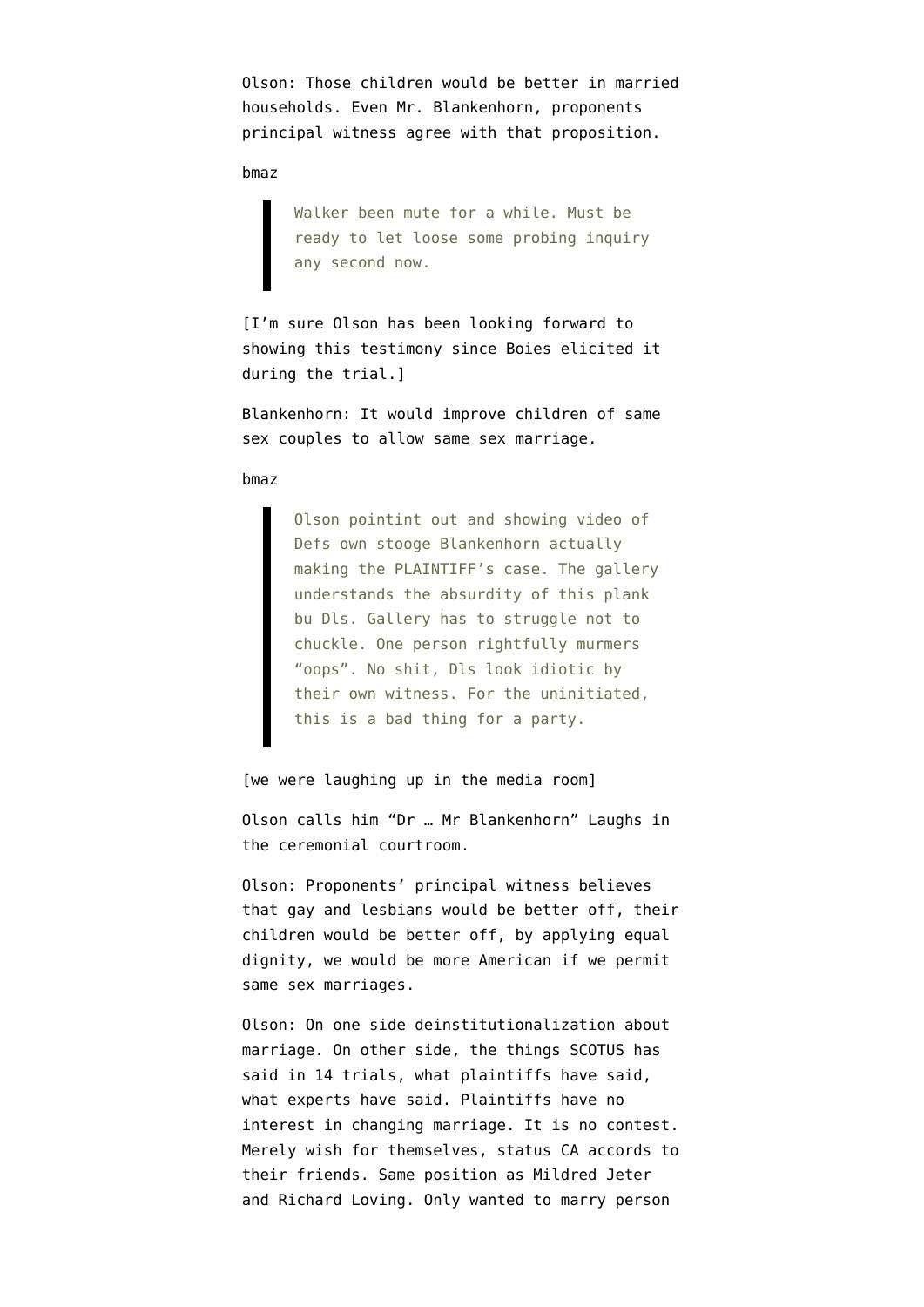they loved, person of their choice, who happened to be person of different race.

Walker: Cooper said involves legislative facts. Would you agree?

Olson: Does the same thing that Romer decision, take away their rights based upon their sexual orientation. Harkening back to Lawrence v Texas, conduct is protected Constitutional right. Prop 8 takes away right to marry based on practice of something that has been decided to be fundamental right of liberty and privacy.

Walker: Is there a yes or no?

Olson: Yes. Well, yes or no. It could be decided on legislative facts, facts that are apparent that these people are being selected out and what SCOTUS says about fundamental rights. You decided we should have a trial. Marriage, classification of indivs. I now think that that was an exceedingly wise decision. We now have not just SCOTUS decisions, not just what we know about discrimination, but now we have heard what it matters in real life, we've heard from the experts. This has been a great education. Not just to the people in this room but those who read it.

Walker: Well

Olson: [Doesn't let Walker interrupt this time] Kind of record created in Brown v., VMI. I really don't know what legislative facts are. What we know about people, those support finding that this is unconstitutional.

Walker: Facts that it is appropriate for judiciary to decide. When is it appropriate for judiciary to weigh in on constitutional issues that may touch on sensitive issues?

## bmaz

Olson now arguing the nature and weight of the evidentiary record. This is the 800 pound gorilla that simply cannot be overcome by the haters. Walker knows it too by his body language but is not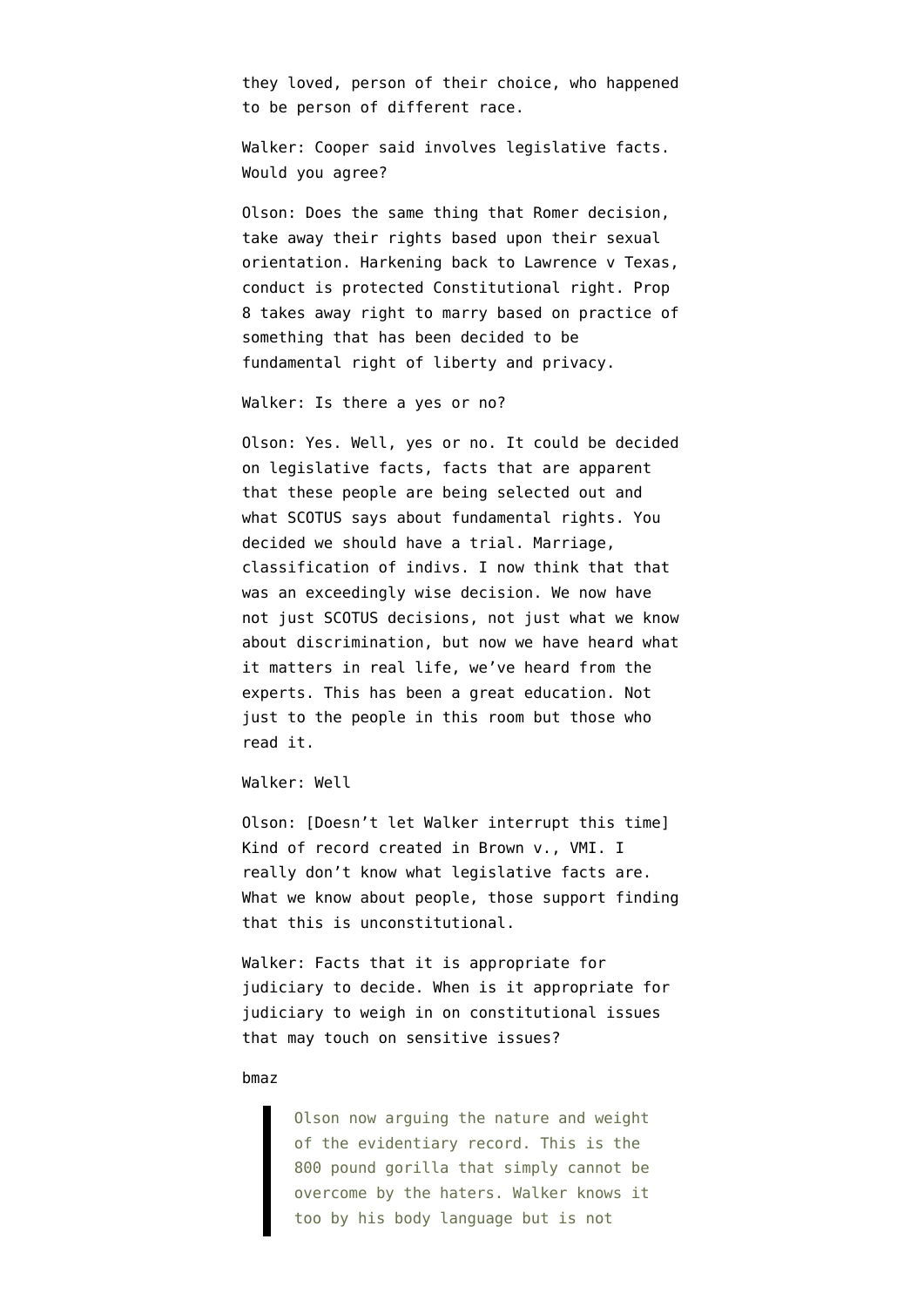overtly letting on; is using Baker decision as a ruse to not let on how powerful this component is.

Walker: SCOTUS in Baker v Nelson decided issue was not ripe for SCOTUS to weigh in on. That was 1972. What's happened in 37 years?

Olson: Romer case. Lawrence v. Texas case. Changes in ballot propositions. BTW, SCOTUS rejected oppty to take miscegenation case, 1955, then took it in 1957. SCOTUS in fundamental right for prisoners to get married.

Walker: What year was that?

Olson: Ummm.

Walker: One of your colleagues will find that.

Olson now correcting Walker that SD OConnor didn't change her opinion on Lawrence v Texas. Notes that hers was concurring on different basis.

Walker: How important in Romer was that initiative took away municipalities oppty to write

Olson: Court said it was significant. I don't know what I would have decided.

Walker asks again whether this case is different bc gay marriage was legal for a while. Olson responds that it makes it a stronger case, bc there are 4 categories, but it would still be constitutional in any case.

#### bmaz

*Waler seems genuinely curious as to whether the fact there was a right to marry for six months makes this case constitutionally different than if there had never been such a right for such a short period. I think Olson*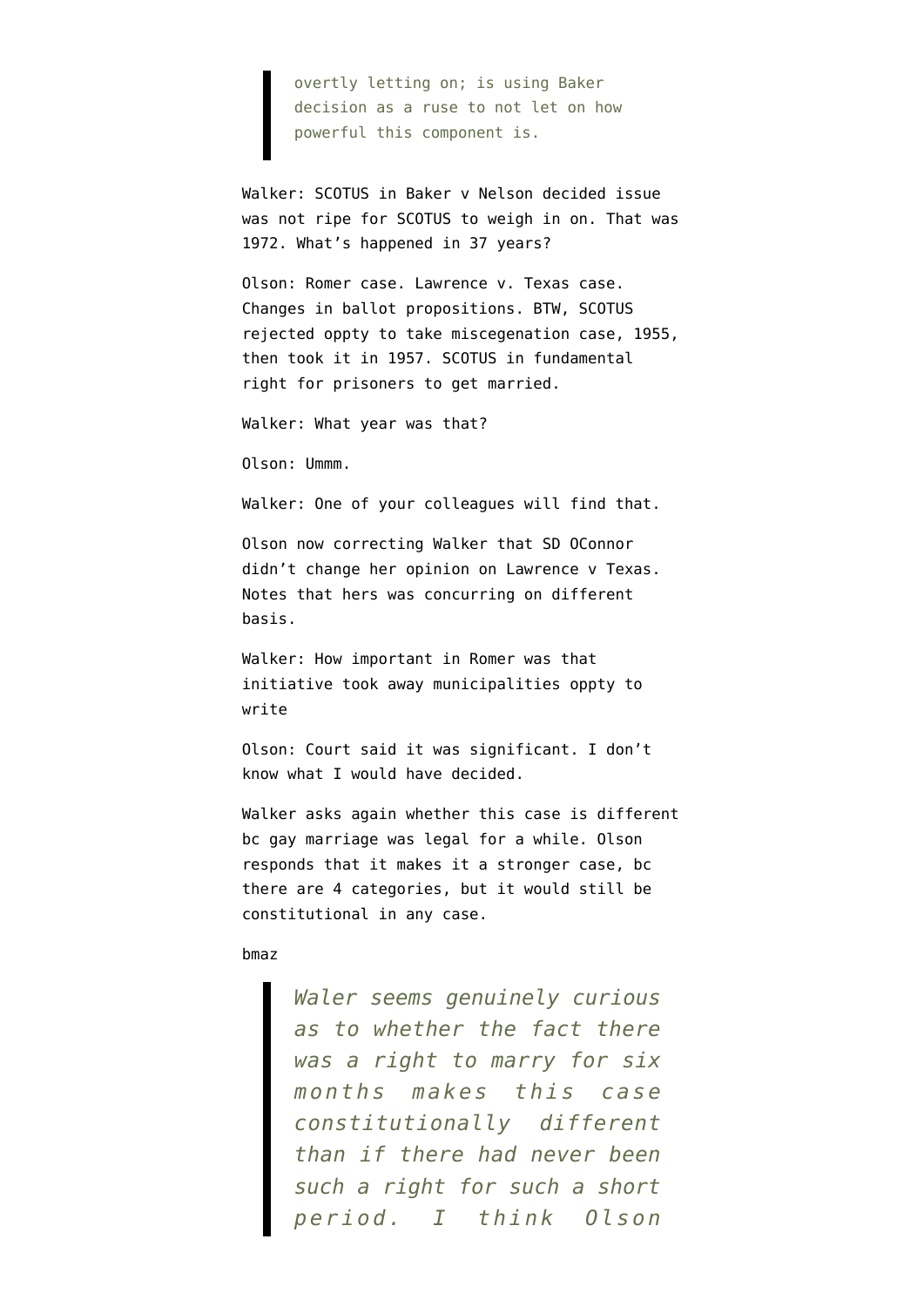*stumbles here a bit by trying to make out the position this case is even stronger because of that. I would have said constitutionally it doesn't matter it is either a right or not, it IS a right, and strict scrutiny standard applies. Period. What would be the case if there had never been the right for six months is freaking irrelevant.*

Walker: Statute in Lawrence was criminal. Denial of right in same sex doesn't have any criminal sanction. SImply denial of access to state of marriage.

Olson: I submit it doesn't make any different. Once Lawrence recognized constitutional right, what court repeatedly talked about is right of indivs, our laws and our tradition afford constitutional protection relating to marriage, contraception, education. Persons in homosexual relationship may seek autonomy just as heterosexuals do. Court can't say, because you engage in something taht we say is constitutional they can't then say you can't do something else.

Walker: Should review be different wrt due process and equal protection claim.

Olson: Strict is important in either case. Due process, fundamental Contitutional right to engage in institution of marraige. Not false institution of marriage. Something that is not citizenship, but is called something else. Our fundamental rights cannot be taken away unless state has compelling reason. In equal protection, group of indivs who meet every one of standards for suspect classification that they are a minority. There wasn't any dispute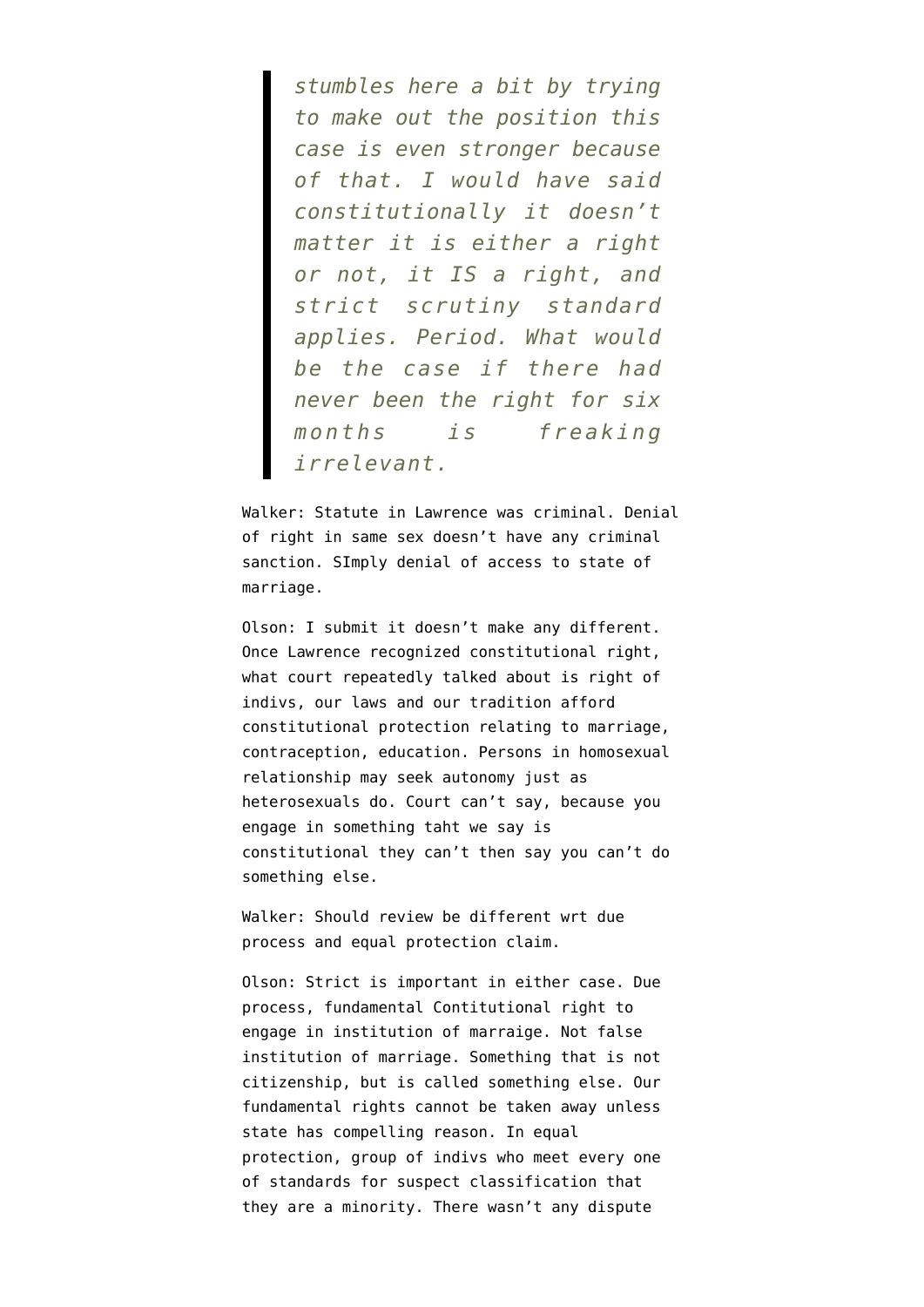about that. There has been an argument about political power. Romer starts w/language: we do not make classifications among our citizens. Indivs before you today, do not have choice for person they wish to marry bc person is wrong sex.

Walker: if Prop 8 is unconstituional, what happens to DP laws?

Olson: exactly where it was before this was passed. If people want a business relationship. Maybe they don't want to enter into marriage in spite of how great we've been saying it is. No one aspires as a child to grow up and enter into domestic partnership. Witnesses told us you don't have celebration when you enter into DP. Beacuse I say so is not a reason. You can't have continued segregation of schools bc you've always done so.

Olson: Straight people are not going to stop getting married. There was some evidence supposedly from Netherlands. But that evidence disappeared before our eyes when it was challenged in court.

Olson: Prop 8 discriminates on basis of sex, in same way that Loving discriminated on basis of race. Sexual orientation is same as it was in CO. Classification, "we did it because we don't know" is the same as saying we don't know why we did it.

Walker: Can't voters rely on every day impression that they had, make a decision even if it doesn't withstand scientific scrutiny.

Olson: Depends on the decision. As Blankenhorn said, we'd be closer to American ideal if we allowed same sex marriage.

[Olson wandering right now in response to common sense question.]

Olson: there's got to be a reason, it can't be a post hoc rationalization.

Walker: Do i have to find there was a discriminatory rationale? Unlawfully